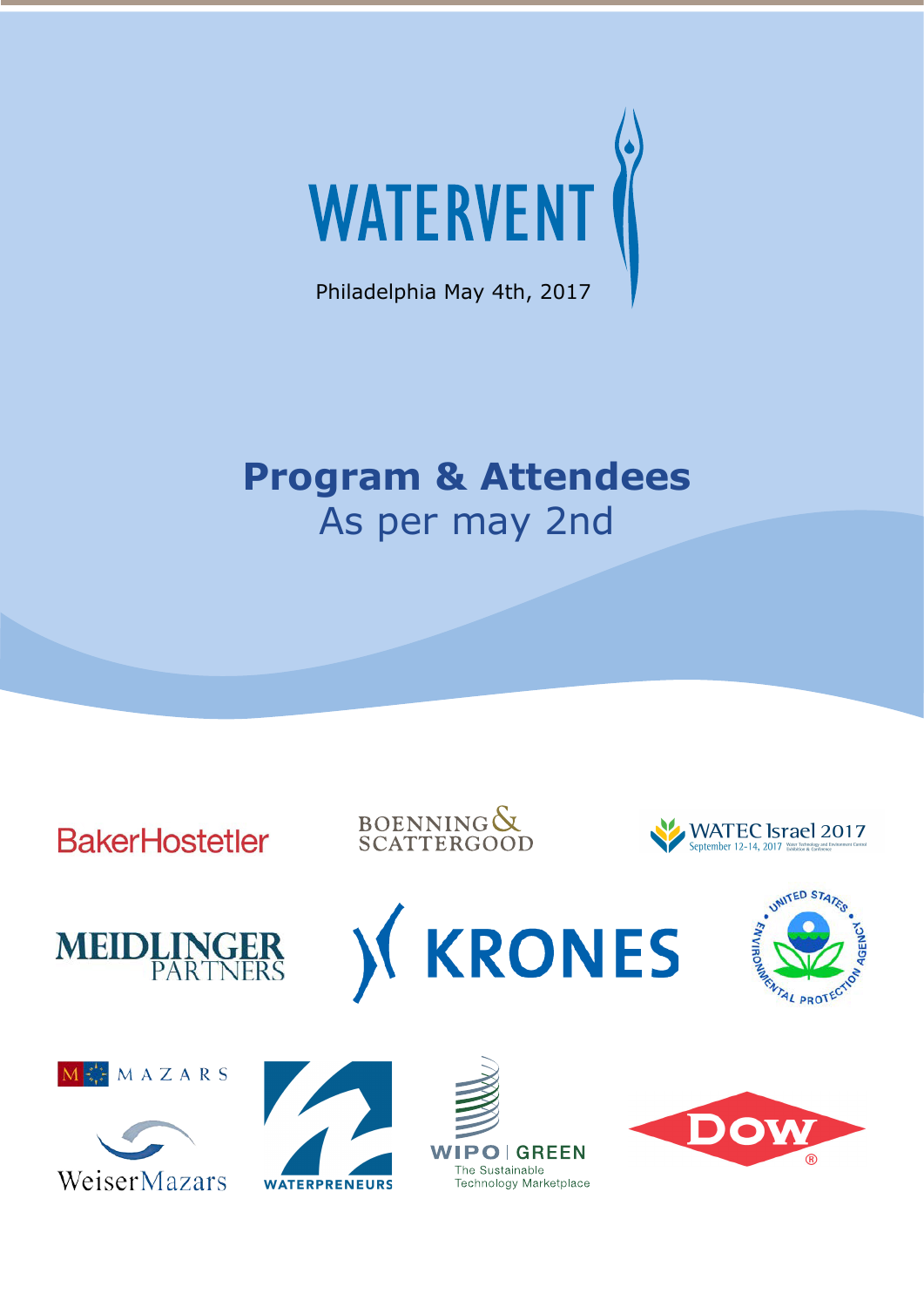

## Program - As per may 2nd

## **Location:**

### **BakerHostetler Philadelphia**

2929 Arch Street, Cira Centre, 12th Floor, Philadelphia, PA 19104-2891

### **Our panel questions:**

- $\rightarrow$  how do you support/ trigger water technology innovations?
- $\rightarrow$  any spinoff activities?
- are you open to apply or buy new water technologies?
- which advice do you have for water tech start-ups?
- $\rightarrow$  the most promising water tech you got aware of in the last 12 months

## Program May 4th, 2017 Moderation by Ulf Leonhard, WaterVent

| 9.15 a.m.                         | <b>Opening &amp; Welcome</b>                                  |  |  |
|-----------------------------------|---------------------------------------------------------------|--|--|
|                                   | - Jeffrey Rosedale, BakerHostetler LLP                        |  |  |
|                                   | - James Adducci, Boenning & Scattergood                       |  |  |
| - Jerome Devillers, Weiser Mazars |                                                               |  |  |
|                                   | - Karen Meidlinger, Meidlinger Partners                       |  |  |
| 9.35 a.m.                         | Ulf Leonhard, WaterVent: our experiences in running the forum |  |  |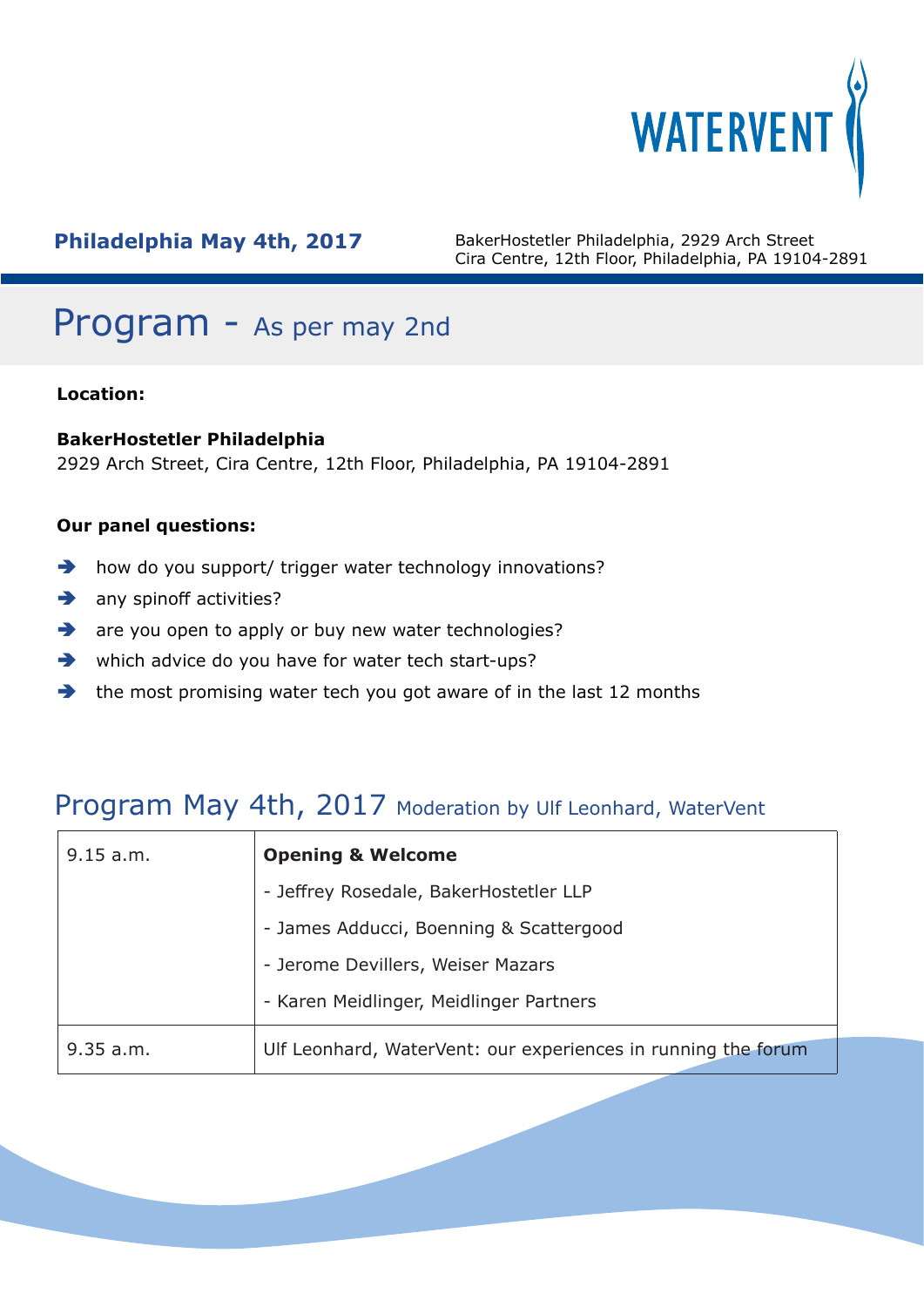

| 9.45 a.m.  | William Sarni, WaterFoundry                                                                                                                                                                                                                                                                                                                                                                                                                                                                                                                                                                                                                                                                         |
|------------|-----------------------------------------------------------------------------------------------------------------------------------------------------------------------------------------------------------------------------------------------------------------------------------------------------------------------------------------------------------------------------------------------------------------------------------------------------------------------------------------------------------------------------------------------------------------------------------------------------------------------------------------------------------------------------------------------------|
| 10.15 a.m. | <b>Panel I Corporates in Water Industry</b><br>- Scott Brunner, Technology Innovation Advisor, Deepwater and<br>Wells Technologies, Shell International Exploration and Production<br>- Steven Davis, Marketing, General Electrics<br>- Edward Greer, Corporate Technology Scout,<br>Ventures & Business Development, The Dow Chemical Company<br>- Jim Dartez, Reliant Water Technologies<br>- Erik Hromadka, Global Water Technologies                                                                                                                                                                                                                                                            |
| 10.45 a.m. | <b>Panel II The Wharton Panel on Water</b><br>Joanne Spigonardo, Senior Associate Director of Business Develop-<br>ment, Initiative for Global Environmental Leadership (IGEL)<br><b>Moderator:</b><br>Patrick Cairo, Emeritus Wharton IGEL Advisory Board Member,<br>Former Vice President, SUEZ<br>- Sanjay Patnaik, Assistant Professor, Strategic Management &<br>Policy, George Washington University, Senior Wharton IGEL Fellow<br>- Aviad Avraham Oren, WG'17, The Wharton School MBA<br>Programinnovation and entrepreneurship: how this will grow the<br>water industry<br>- Michael Firstenberg, Securing Water for Food Technical Assistance<br>Facility<br>- Mia Lu, Lux Research Inc. |
| 11.15 a.m. | <b>Coffee break</b>                                                                                                                                                                                                                                                                                                                                                                                                                                                                                                                                                                                                                                                                                 |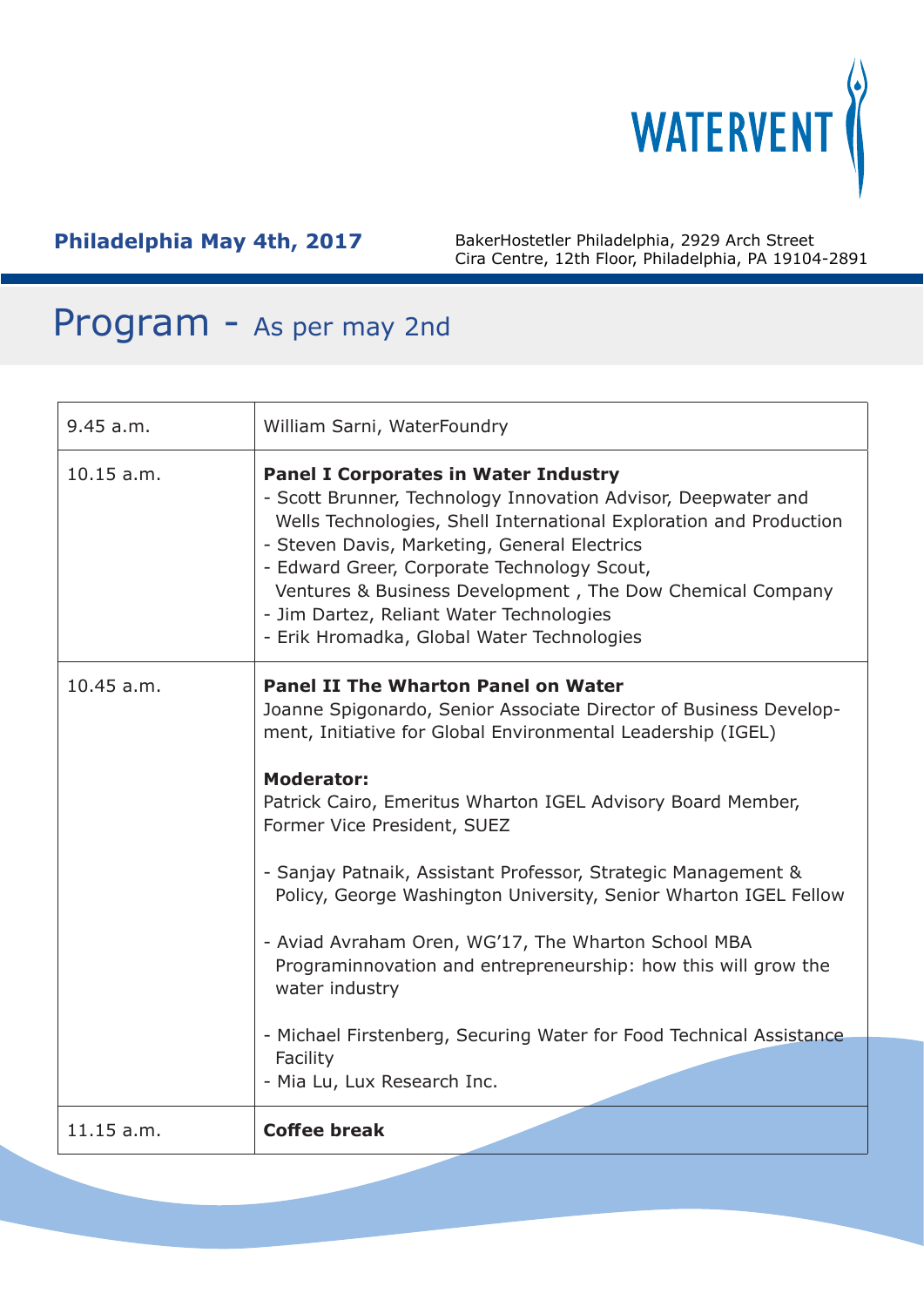

| 11.45 a.m  | <b>Company Presentations (elevators &amp; intense care) Part I</b>                                                                                                                                                              |  |  |  |
|------------|---------------------------------------------------------------------------------------------------------------------------------------------------------------------------------------------------------------------------------|--|--|--|
|            | - Alexander von Welczeck, SkyH2O<br>- Len Bland, Nano Gas Technologies<br>- Daniel Cho & Joe Henderson, Onvector LLC<br>- Marcos De la Monja & Marcos Carter, BioDAF Water Technologies                                         |  |  |  |
| 12.30 p.m. | <b>Panel III</b><br>US/Canada water tech clusters<br>US Water Tech Clusters - guided by Sally Gutierrez, EPA                                                                                                                    |  |  |  |
|            | Each cluster will introduce their initiative and the role they play in<br>water technology development and recent accomplishments.<br>What are the newest or most innovative technologies coming out<br>from their initiatives? |  |  |  |
|            | - Peter Gross, SURGE H2O International, LLC                                                                                                                                                                                     |  |  |  |
|            | - Egils Milbergs,<br>Center for Accelerating Innovation, Washington State                                                                                                                                                       |  |  |  |
|            | - Douglas Karl Ebert, Senior Advisor   Greater Zurich Area                                                                                                                                                                      |  |  |  |
|            | - Rahul Bawa, Chairman of the Board, PipeLine H20, Cincinnati                                                                                                                                                                   |  |  |  |
|            | - Scott Elrod, Palo Alto Research Center, Inc.                                                                                                                                                                                  |  |  |  |
|            | - Joe Silver,<br>Urban Future Lab / ACRE, NYU Tandon School of Engineering                                                                                                                                                      |  |  |  |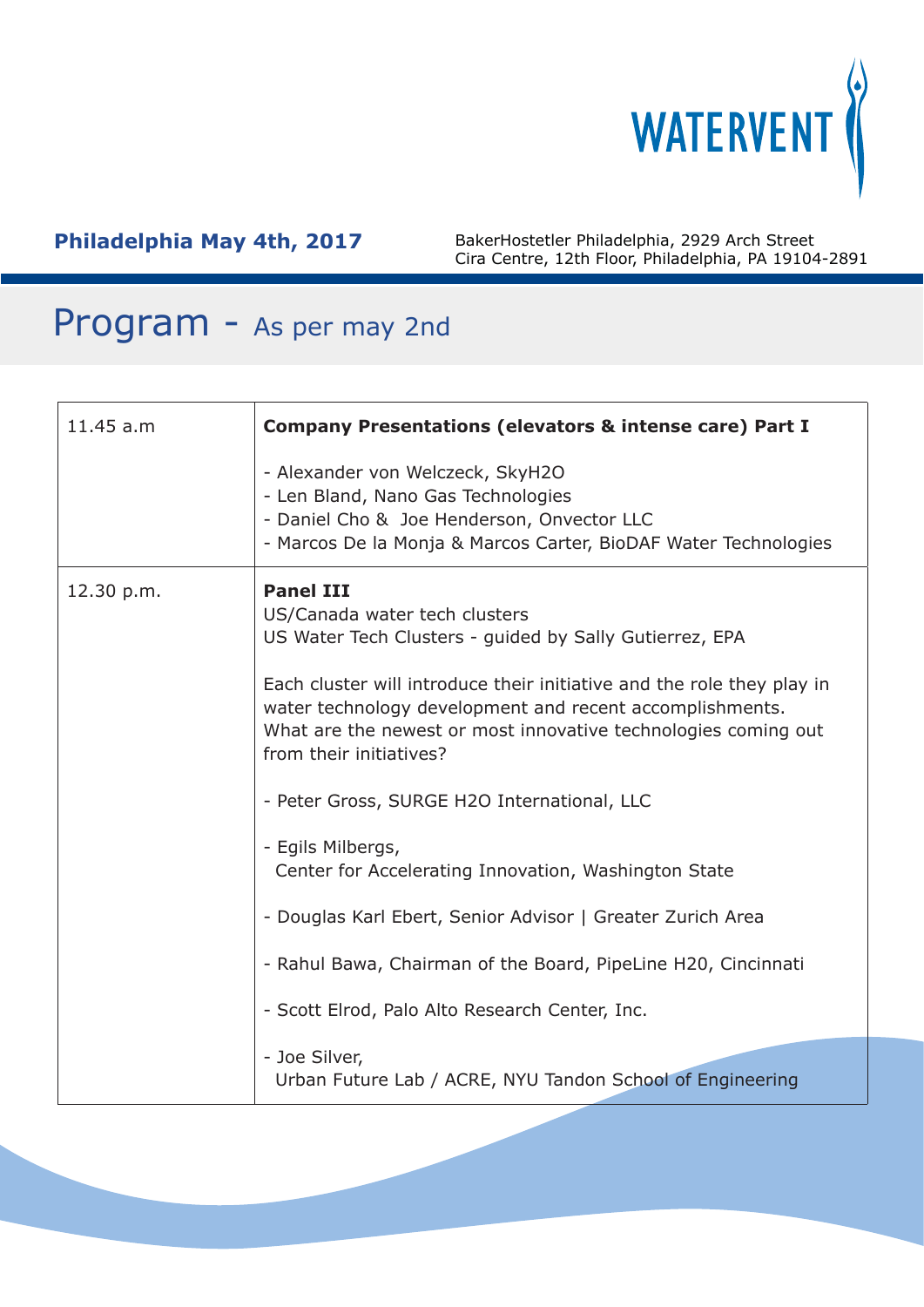

| 1.00 p.m. | <b>Company Presentations Part II</b>                                                                                                                                                                                                                                                                                                                                                                                                                                                                                                                                                                                                                                                    |  |  |
|-----------|-----------------------------------------------------------------------------------------------------------------------------------------------------------------------------------------------------------------------------------------------------------------------------------------------------------------------------------------------------------------------------------------------------------------------------------------------------------------------------------------------------------------------------------------------------------------------------------------------------------------------------------------------------------------------------------------|--|--|
|           | - Susan MacKay & Jutta Von Dirke, Cerahelix<br>- Andre Bourgeois, WellGauge, Inc.<br>- Ely Greenberg, Lotik<br>- Advait Kumar, Swajal                                                                                                                                                                                                                                                                                                                                                                                                                                                                                                                                                   |  |  |
| 1.30 p.m. | Lunch                                                                                                                                                                                                                                                                                                                                                                                                                                                                                                                                                                                                                                                                                   |  |  |
| 2.30 p.m. | <b>Panel IV</b><br>Institutions supporting new water technologies<br>Intro by Kathy Shandling, Executive Director, International Private<br>Water Association (IPWA)<br>- Keith Schneider, Circle of Blue<br>- Antony Seppi, Program Director, Pipeline H2O<br>- Amir Cahn, SWAN forum repr. by Corey Williams, Optimatics<br>- Inon Elroy, Director, Israel Trade: Watec Israel<br>- Jeff C. Moeller, Director of Water Technologies,<br>Water Environment & Reuse Foundation<br>- Jeffrey Lape, Deputy Director, Office of Science and Technology,<br>Office of Water, U.S. Environmental Protection Agency<br>- Carlos Fernandez-Jáuregui,<br>Chief Visionary Officer (CVO), WASA_GN |  |  |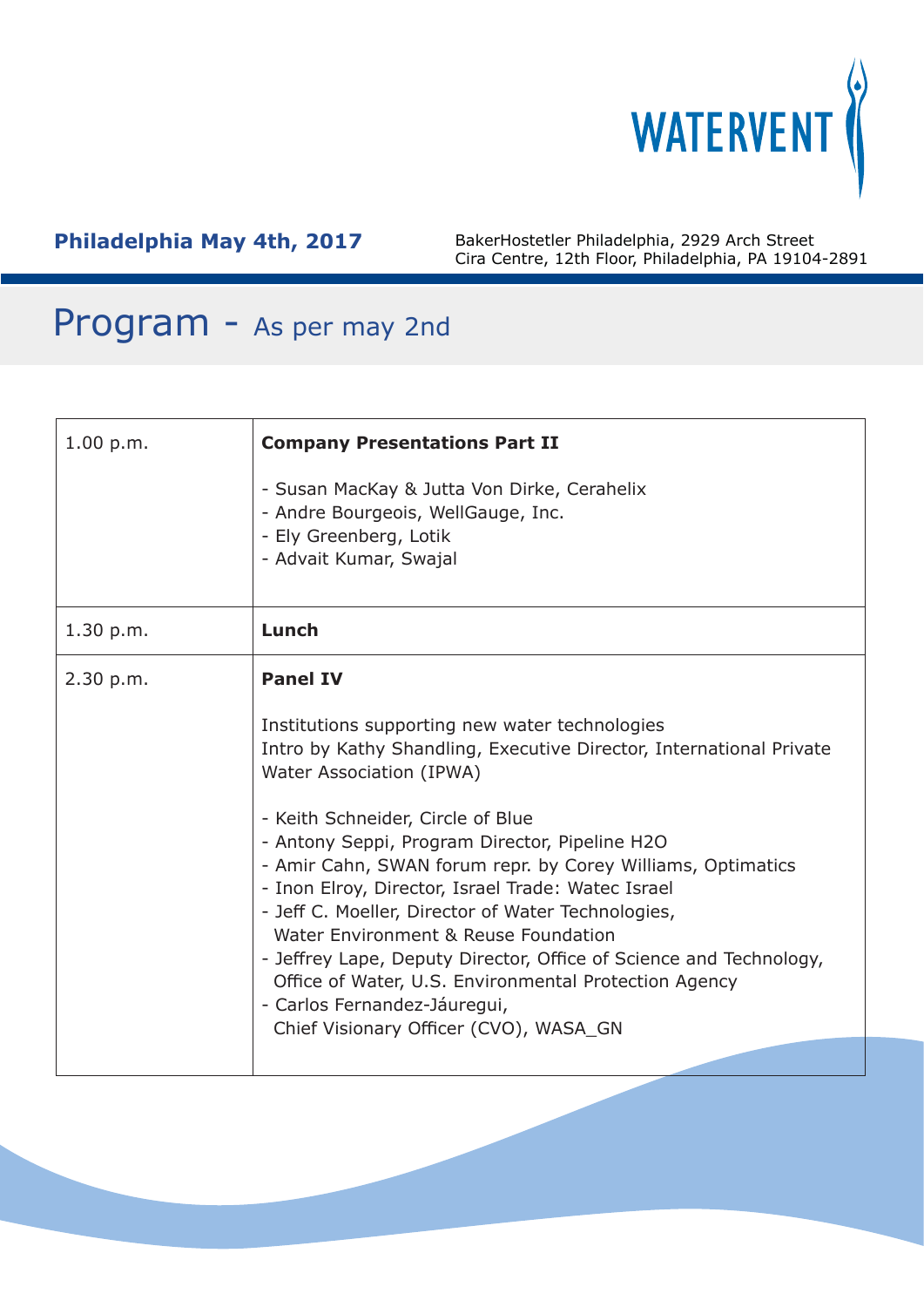

| 3.10 p.m. | <b>Company Presentation (elevators/intense care) Part III</b>                                                                                                                                               |  |  |
|-----------|-------------------------------------------------------------------------------------------------------------------------------------------------------------------------------------------------------------|--|--|
|           | - Eros Kaw, Biocleaner Inc.<br>- Mathilde Gosselin, Materium<br>- Marty Dugan, ANDalyze<br>- Theresa Dankovich & Jonathan Levine, Folia Water<br>- Bill Staby, RESOLUTE MARINE<br>- Dana Hoffer, RePipe4710 |  |  |
| 4.00 p.m. | <b>Coffee break</b>                                                                                                                                                                                         |  |  |
| 4.20 p.m. | <b>Company Presentations (elevators) Part IV</b><br>- Kamalesh K. Sirkar, New Jersey Institute of Technology<br>- Nick Nicholas, Genesis Water Technologies, Inc.                                           |  |  |
|           | - Barry Johnson, Ionic Solutions Ltd.                                                                                                                                                                       |  |  |
| 5.00 p.m. | <b>Panel Va</b>                                                                                                                                                                                             |  |  |
|           | Water tech Investors (Financial Investors)<br>guided by Karen Meidlinger, Meidlinger Partners                                                                                                               |  |  |
|           | - Christine Martini, WaveCapital Partners<br>- Nitesh Dullabh, ReNew Water                                                                                                                                  |  |  |
|           | - Jeff Possick, MissionPoint Partners                                                                                                                                                                       |  |  |
|           |                                                                                                                                                                                                             |  |  |
|           |                                                                                                                                                                                                             |  |  |
|           |                                                                                                                                                                                                             |  |  |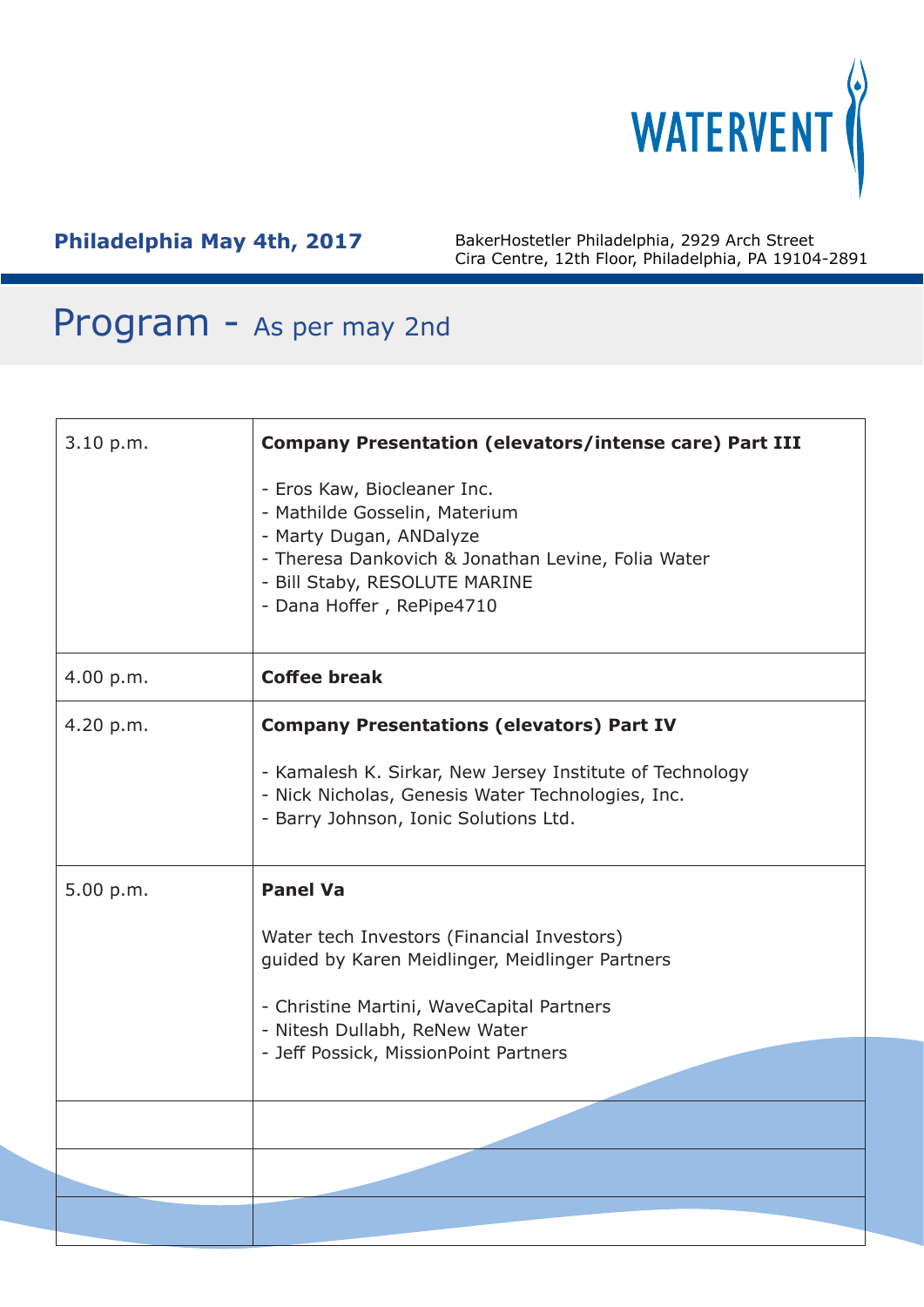

|              | <b>Panel Vb</b><br>Alternative Investment Options<br>- Emily Landsburg, Ultra Capital<br>- Garrett Melby, Good Company Ventures<br>- Jud Hill, Blue Star Capital, LLC<br><b>Panel Vc</b><br>China ante portas<br>- John W. Robinson Jr., Principal Consultant,<br>Cornerstone Advisors   Mandarin Environment<br>- Maarten ter Keurst, CHC Group<br>A glance on food and ag - the nexus |
|--------------|-----------------------------------------------------------------------------------------------------------------------------------------------------------------------------------------------------------------------------------------------------------------------------------------------------------------------------------------------------------------------------------------|
| 6.15 p.m.    | Shen Tong, founder & MP, FoodFutureCo                                                                                                                                                                                                                                                                                                                                                   |
| 6.30 p.m.    | Elena Christopoulos, Energy - Sustainability - Political Consultant,<br>Commissioner, City of Santa Monica                                                                                                                                                                                                                                                                              |
| 6.45 p.m.    | <b>Resumee</b>                                                                                                                                                                                                                                                                                                                                                                          |
|              | - Jeffrey Rosedale, BakerHosterler LLP<br>- James Adducci, Boenning & Scattergood                                                                                                                                                                                                                                                                                                       |
|              | - Jerome Devillers, Weiser Mazars<br>- Ulf Leonhard, WaterVent                                                                                                                                                                                                                                                                                                                          |
|              | - Karen Meidlinger, Meidlinger Partners                                                                                                                                                                                                                                                                                                                                                 |
| appr. 7 p.m. | Reception                                                                                                                                                                                                                                                                                                                                                                               |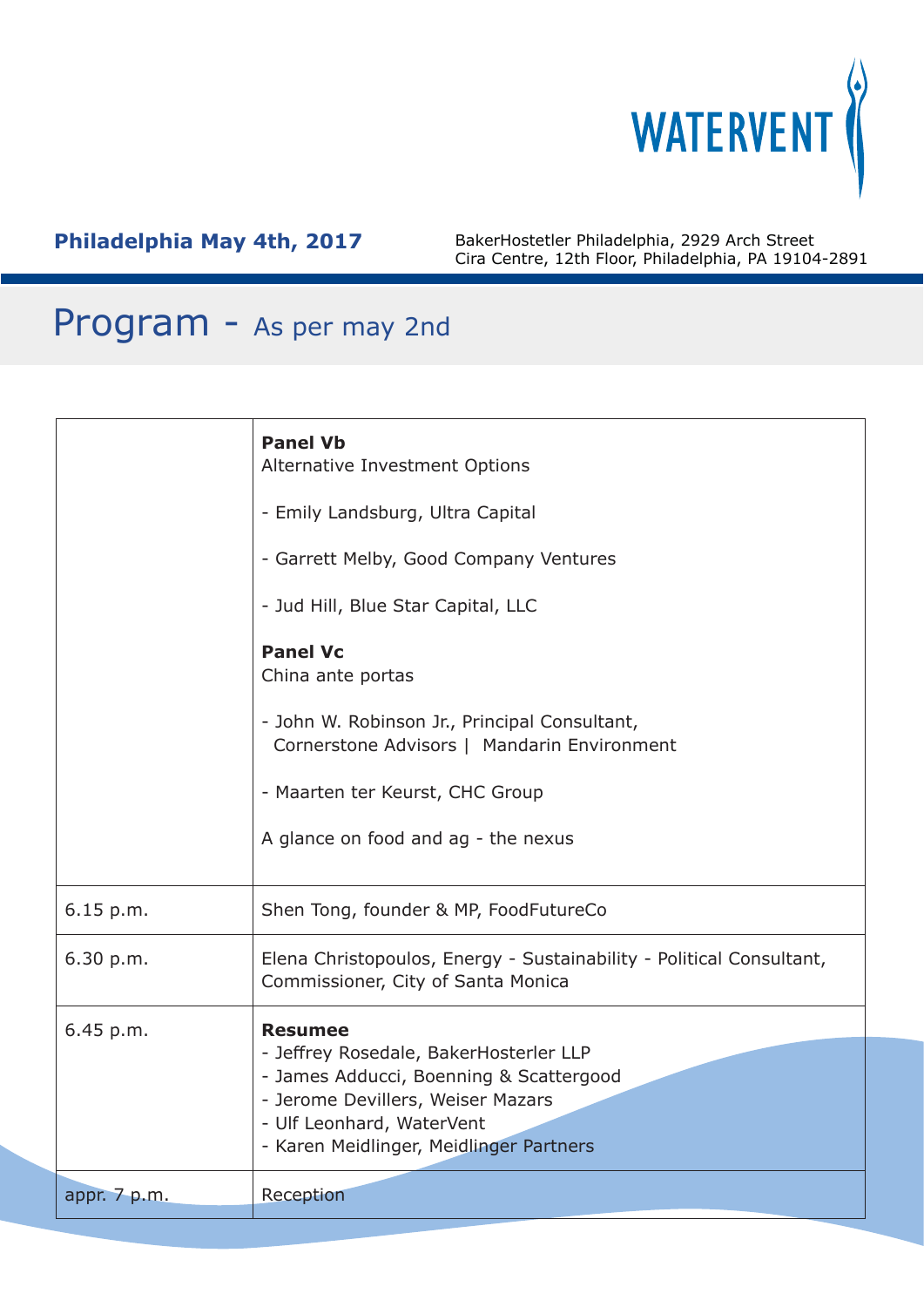

| Adducci          | James W.       | Boenning & Scattergood, Inc.                                                       |
|------------------|----------------|------------------------------------------------------------------------------------|
| <b>Bawa</b>      | Rahul          | PipeLine H20                                                                       |
| Bejan            | Ramona Adelina | 3Sisters Sustainable Manage-<br>ment                                               |
| <b>Blend</b>     | len            | Nano Gas Technologies                                                              |
| Bourgeois        | Andre          | Wellgauge                                                                          |
| <b>Brennan</b>   | Bill           | <b>Ultra Capital</b>                                                               |
| <b>Brunner</b>   | Scott          | Shell                                                                              |
| Cairo            | Patrick        | <b>Wharton IGEL</b>                                                                |
| Carter           | Marcos         | <b>BioDAF Water Technologies</b>                                                   |
| Chamberlain      | Katie          | CH <sub>2</sub> M                                                                  |
| Cho              | Daniel         | <b>Onvector LLC</b>                                                                |
| Christopoulos    | Elena          | Commissioner at City of San-<br>ta Monica, Energy & Sustain-<br>ability Consultant |
| Dankovich        | Teri           | Folia Water                                                                        |
| Dartez           | Jim            | Reliant Water Technologies                                                         |
| Davis            | Steven         | <b>General Electrics</b>                                                           |
| <b>Devillers</b> | Jerome         | <b>WeiserMazars LLP</b>                                                            |
| <b>Dirke</b>     | Jutta von      | Cerahelix                                                                          |
| Dugan            | Marty          | Andalyze                                                                           |
| Dullabh          | Nitesh         | <b>ReNew Water</b>                                                                 |
| Ebert            | Douglas Karl   | <b>Greater Zurich Area</b>                                                         |
| Elrod            | <b>Scott</b>   | Palo Alto Research Center,<br>Inc.                                                 |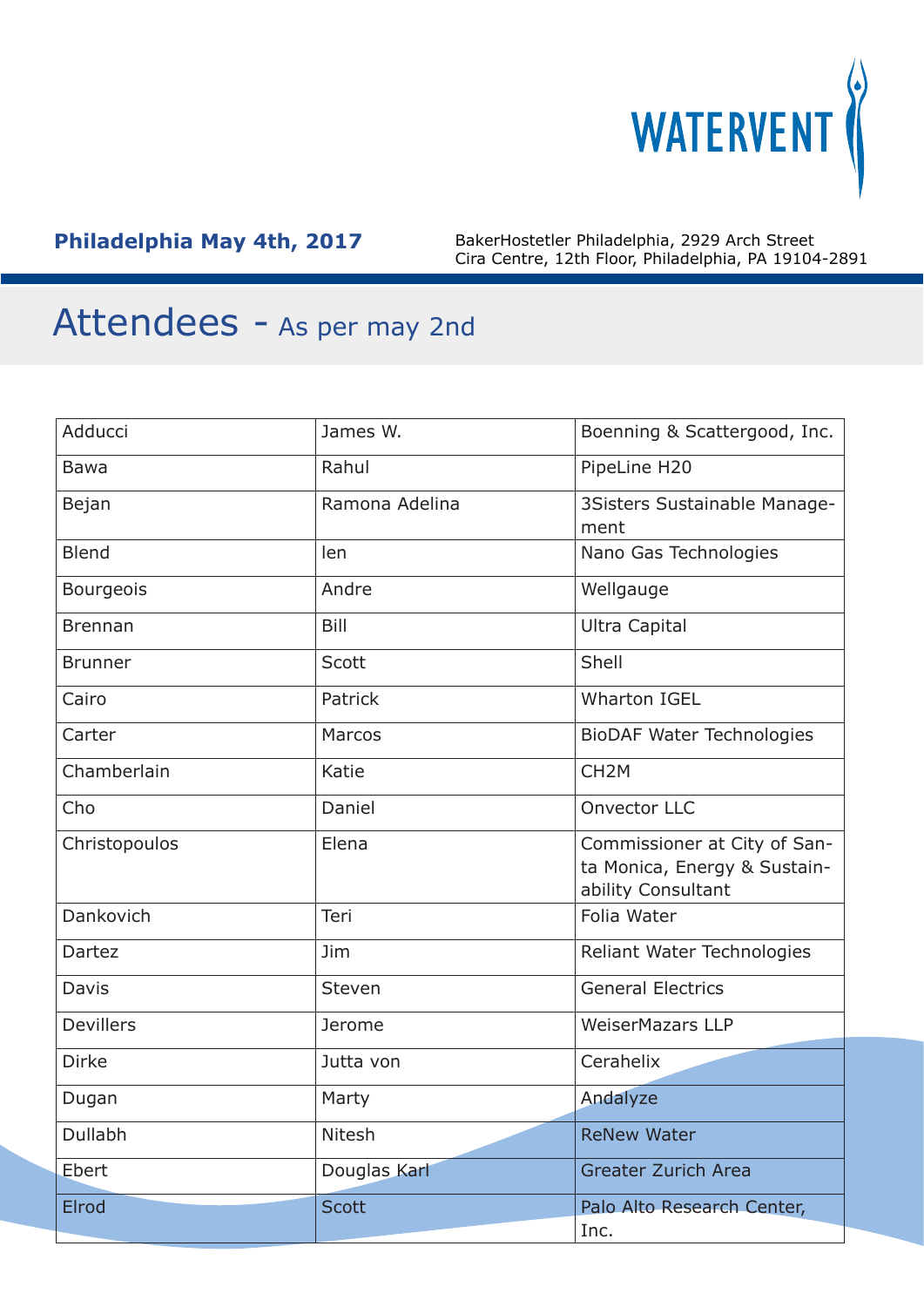

| Elroy              | Inon         | Israel Trade - WATEC                    |
|--------------------|--------------|-----------------------------------------|
| Exton              | Ralph        | <b>GE Water</b>                         |
| Fartis             | Tami         | 3Sisters Sustainable Manage-<br>ment    |
| Fernandez-Jáuregui | Carlos       | WASA_GN                                 |
| Firstenberg        | Michael      | <b>Waterfall Security</b>               |
| Frenkel            | <b>Steve</b> | <b>Current Water</b>                    |
| Gosselin           | Mathilde     | materium                                |
| Greenberg          | <b>Ely</b>   | lotik                                   |
| Greenspan          | Daniel       | <b>Baker Hostetler LLP</b>              |
| Greer              | Edward       | The Dow Chemical Company                |
| Griffin            | Catherine    | Good Company Group                      |
| Gross              | Peter        | SURGE H2O International,<br><b>LLC</b>  |
| Gutuierrez         | Sally        | <b>EPA</b>                              |
| Haider             | Elenor       | Veolia                                  |
| Haught             | Roy          | <b>EPA</b>                              |
| Henderson          | Joe          | <b>Onvector LLC</b>                     |
| Hill               | Jud          | Blue Star Capital, LLC                  |
| Hoffer             | Dana         | RePipe4710                              |
| Hromadka           | Erik         | <b>Global Water Technologies</b>        |
| Italiano           | Philip       | Watervent                               |
| Ji                 | Zhiming      | New Jersey Institute of Tech-<br>nology |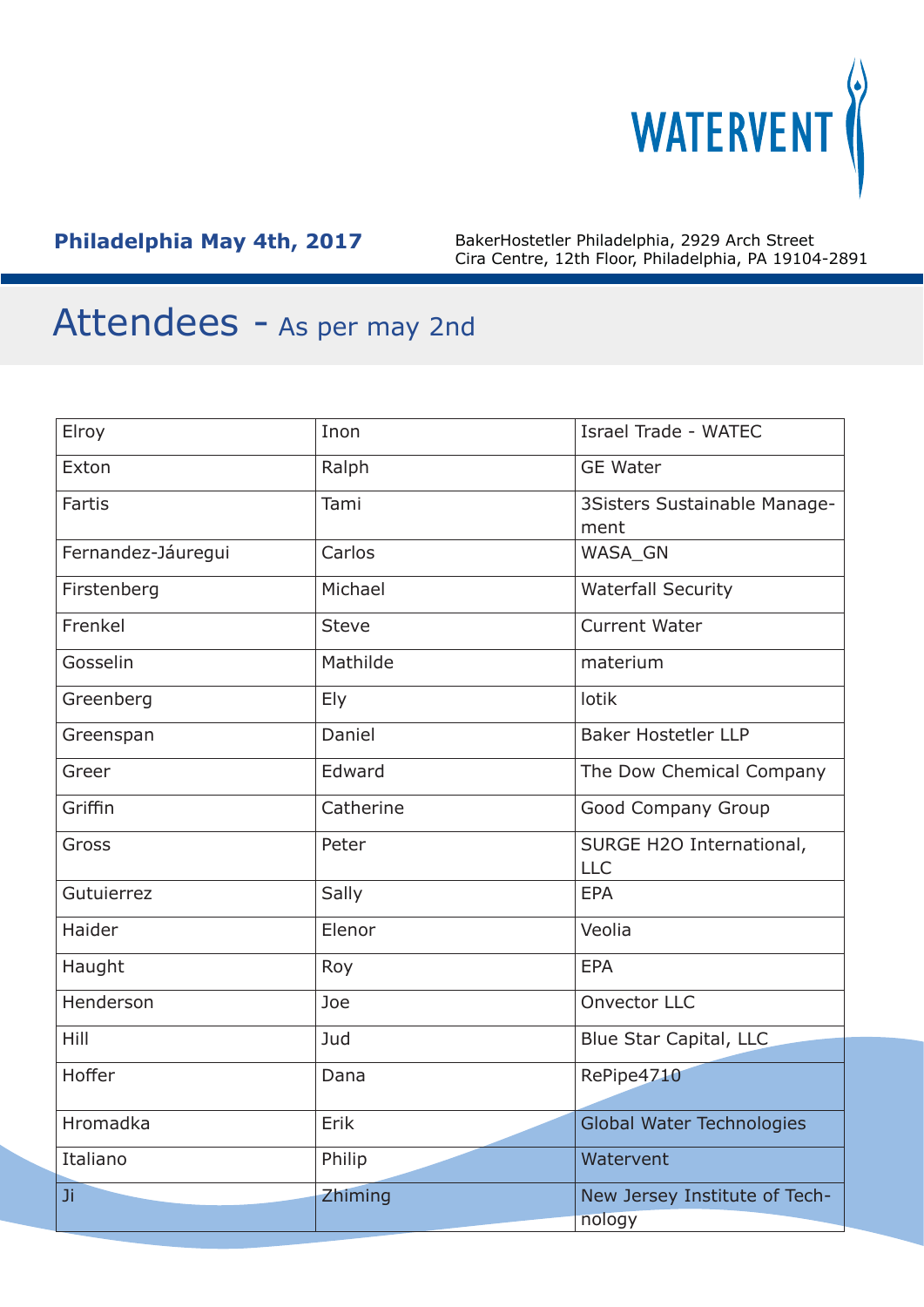

| Johnson       | <b>Barry</b>   | Ionic Solutions Ltd.                           |
|---------------|----------------|------------------------------------------------|
| Jones         | <b>Brian</b>   | <b>WeiserMazars LLP</b>                        |
| Jones         | Fern           | <b>Investment Consultant</b>                   |
| Kaw           | Eros           | Biocleaner Inc.                                |
| <b>Keurst</b> | Maarten ter    | <b>CHC Group</b>                               |
| Kieran        | Chris          | <b>William Penn Foundation</b>                 |
| Kumar         | Advait         | Swajal                                         |
| Lall          | Upmanu         | Columbia Water Center                          |
| Landsburg     | Emily          | <b>Ultra Capital</b>                           |
| Lape          | <b>Jeffrey</b> | U.S. Environmental Protecti-<br>on Agency      |
| Lape          | <b>Jeffrey</b> | <b>EPA</b>                                     |
| Leonhard      | Gabriele       | <b>WaterVent</b>                               |
| Leonhard      | Ulf            | Watervent                                      |
| Levine        | Jonathan       | Folia Water                                    |
| Lu            | Mia            | Lux Research                                   |
| MacKay        | Susan          | Cerahelix                                      |
| Martini       | Christine      | Wave capital partners                          |
| Mattingly     | Justin         | <b>WaterReuse Association</b>                  |
| Meidlinger    | Karen          | <b>Meidlinger Partners</b>                     |
| Melby         | Garrett        | <b>Good Company Group</b>                      |
| Mendelsohn    | Teri           | Earth Institute, Columbia<br><b>University</b> |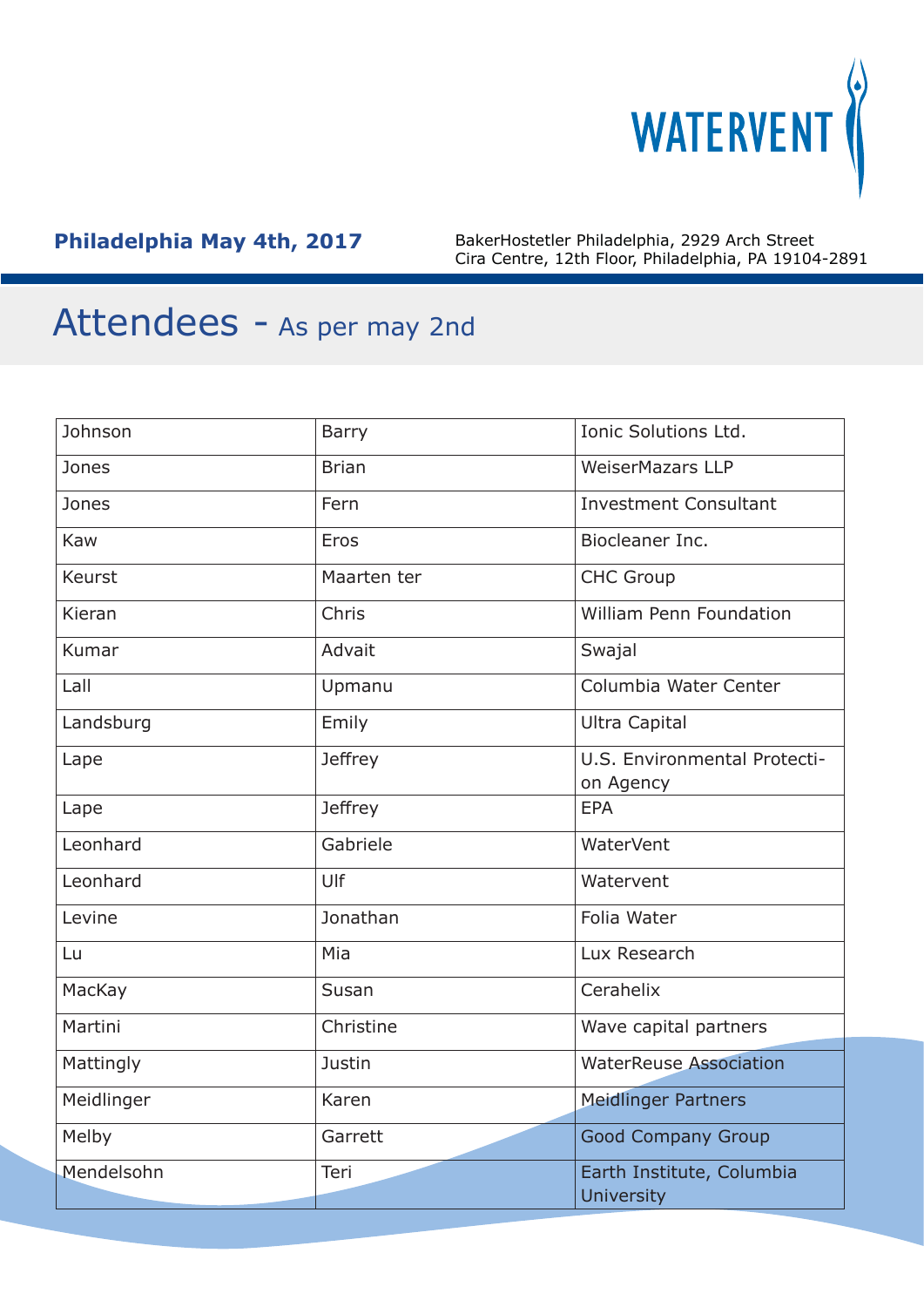

| Milbergs        | Egils          | Center for Accelerating Inno-         |
|-----------------|----------------|---------------------------------------|
|                 |                | vation, Washington State              |
| Moeller         | Jeff C.        | <b>WERF Water Environment</b>         |
|                 |                | <b>Research Foundation</b>            |
| Monja           | Marcos de la   | <b>BioDAF Water Technologies</b>      |
| Morrison        | Chris          | Nalco                                 |
| <b>Nicholas</b> | <b>Nick</b>    | Genesis Water Technologies,<br>Inc.   |
| O'Connor        | <b>Burr</b>    | BioHaven Environmental So-<br>lutions |
| Oren            | Aviad Avraham  | The Wharton School                    |
| Pantuck         | Kenneth        | <b>EPA</b>                            |
| Patnaik         | Sanjay         | <b>Wharton IGEL Fellow</b>            |
| Peppi           | Anthony        | Pipeline H20                          |
| Possick         | <b>Jeff</b>    | <b>MissionPoint Partners</b>          |
| Rabinowitz      | Aaron          | <b>Baker Hostetler LLP</b>            |
| Rainer          | <b>Russ</b>    | Folia Water                           |
| Robinson        | J. W.          | mandarin Environment                  |
| Rose            | Seth Warren    | <b>Eneref Institute</b>               |
| Rosedale        | <b>Jeffrey</b> | <b>Baker Hostetler LLP</b>            |
| Rotter          | Sy             | Veolia Foundation                     |
| Sarni           | William        | <b>Water Foundry</b>                  |
| Schneider       | Keith          | Circle of Blue                        |
| Seline          | Richard        | AcceleateH20                          |
| Shandling       | Kathy          | <b>IPWA</b>                           |
| <b>Shavel</b>   | <b>Mike</b>    | Cornerstone Capital Group             |